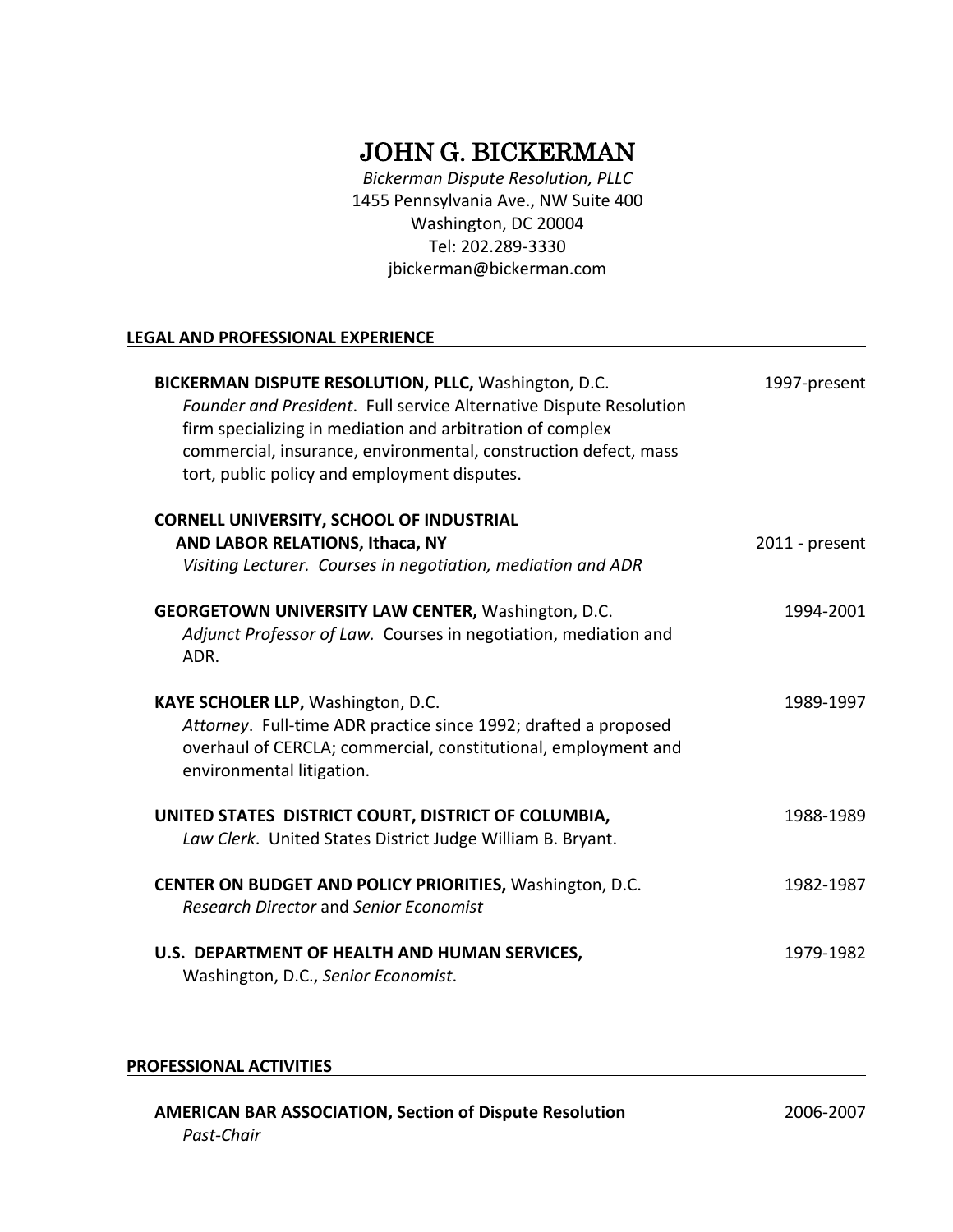| <b>JOHN G. BICKERMAN</b>                                                                                                                                                                                              | PAGE <sub>2</sub> |
|-----------------------------------------------------------------------------------------------------------------------------------------------------------------------------------------------------------------------|-------------------|
| <b>AMERICAN ARBITRATION ASSOCIATION</b><br>Original Member, Master Mediation Panel                                                                                                                                    | 2015-present      |
| Member, Various National Mediation and Arbitration Panels                                                                                                                                                             |                   |
| <b>AMERICAN COLLEGE OF CIVIL TRIAL MEDIATORS</b><br>Member, Roster of Neutrals.                                                                                                                                       | 2000 to 2006      |
| <b>CPR INSTITUTE FOR DISPUTE RESOLUTION</b><br>Member, National Panel of Distinguished Neutrals<br>Member, Commission on Ethics and Standards of<br><b>Dispute Resolution Practice</b><br>Member, Mediation Committee | 1995-present      |
| Member, Panels Advisory Group                                                                                                                                                                                         | 2003              |
| Member, Panel on Diversity                                                                                                                                                                                            |                   |
| Member, Executive Advisory Committee                                                                                                                                                                                  | 2009-present      |
| <b>INTERNATIONAL ACADEMY OF MEDIATORS</b><br>Distinguished Fellow                                                                                                                                                     | 2009-present      |
| SCHEINMAN INSTITUTE ON CONFLICT RESOLUTION, CORNELL<br>UNIVERSITY, ILR SCHOOL<br>Member, Board of Advisors                                                                                                            | 2008-present      |
| UNITED STATES DISTRICT COURT FOR THE DISTRICT OF<br><b>COLUMBIA</b><br>Member, Panel of Neutrals                                                                                                                      | 1989-present      |
| UNITED STATES INSTITUTE FOR ENVIRONMENTAL CONFLICT<br><b>RESOLUTION</b><br>Original Member, Roster of Neutrals                                                                                                        | 1992-present      |
| <b>STATE BAR MEMBERSHIPS</b><br>New Jersey (1989) (resigned 2014)<br>New York (1989) (resigned 2005)<br>Maryland (1989)<br>District of Columbia (1990)                                                                |                   |
| <b>ADMISSIONS</b><br>U.S. Court of Appeals for the District of Columbia (1992)<br>U.S. District Court for the District of Columbia (1990)<br>U.S. District Court for the District of Maryland (1993)                  |                   |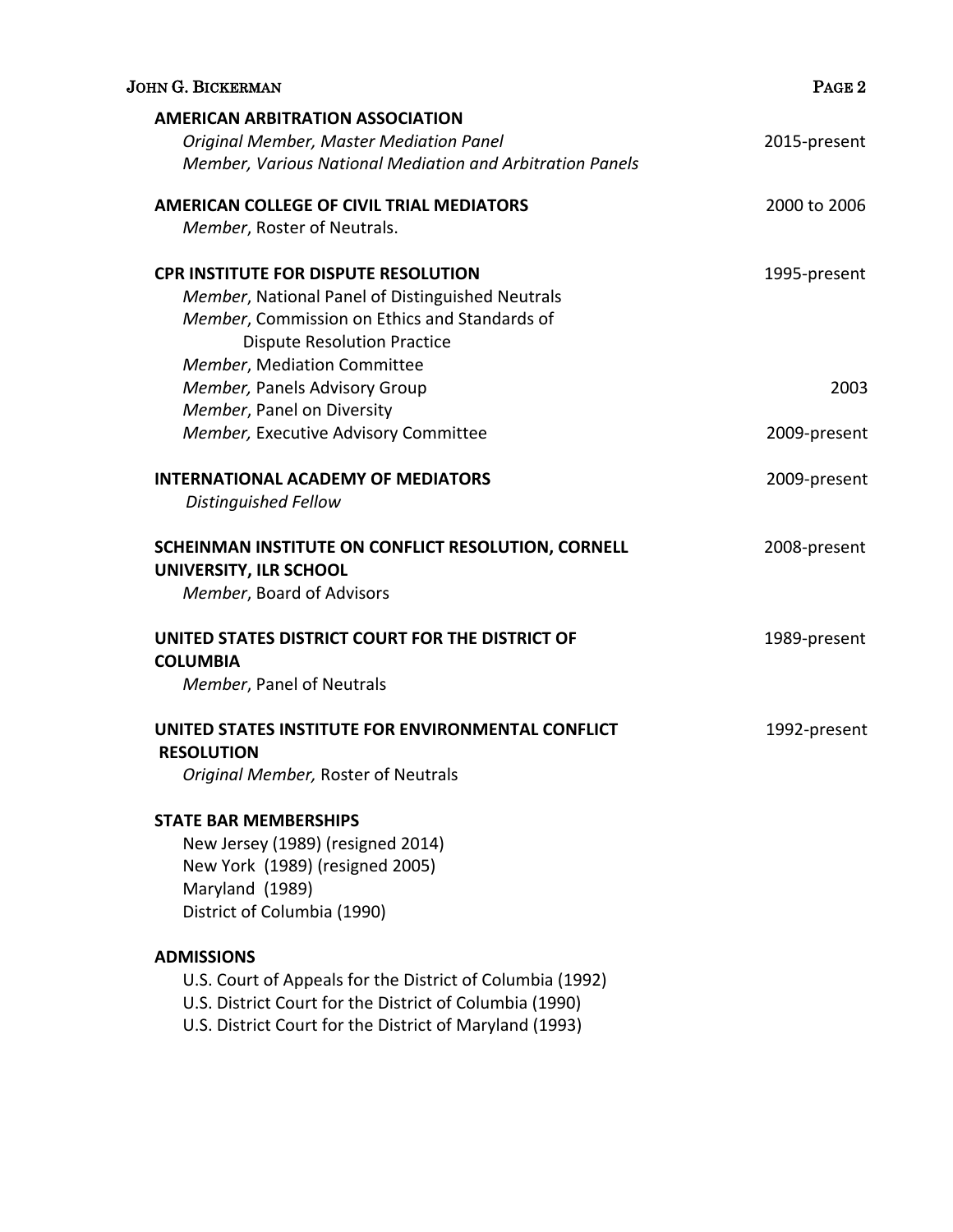# **EDUCATION**

#### **GEORGETOWN UNIVERSITY LAW CENTER**

J.D., *magna cum laude*, 1988 Order of the Coif; National and International Champion, Jessup International Moot Court Competition; Member, The Tax Lawyer.

#### **CORNELL UNIVERSITY**

B.S., Industrial and Labor Relations, 1978 M.S., Labor Economics and Collective Bargaining, 1979 Sun Elective Studies Award; Teaching and Research Assistant in Collective Bargaining

#### **SELECTED MEDIATIONS AND ARBITRATIONS**

# **Commercial, Insurance Coverage and Government Contracts (resolved more than \$2 billion in coverage disputes.)**

- Insurance Coverage Arbitration for MTBE Liability. Chair of panel arbitrating multi-million dollar dispute over whether absolute pollution exclusion controlled liability for MTBE liability. Unanimous award.
- § Gas Pipeline Replacement. Complex dispute among contractor, subcontractor, and contractor's London-based carrier concerning replacement of gas pipeline under major New York State highway. Settlement required resolution of both coverage dispute and contractual dispute for unpaid fees. More than forty separate parties participated in the mediation.
- § Environmental Coverage Arbitration. Chair of panel arbitrating multi-million dollar dispute over covered expenses for environmental claims under multiple insurance policies.
- § Business Interruption Coverage Claim. Mediated resolution of business interruption claim of minority-owned historic restoration company and its carrier for losses attributable to fire that interrupted its operations.
- Asbestos Coverage Arbitration. Chair of panel arbitrating dispute in excess of \$20 million over coverage for asbestos claims.
- § Intergovernmental Water Utility Dispute. Mediated dispute between county and State's largest city over terms of relationship of City's water utility.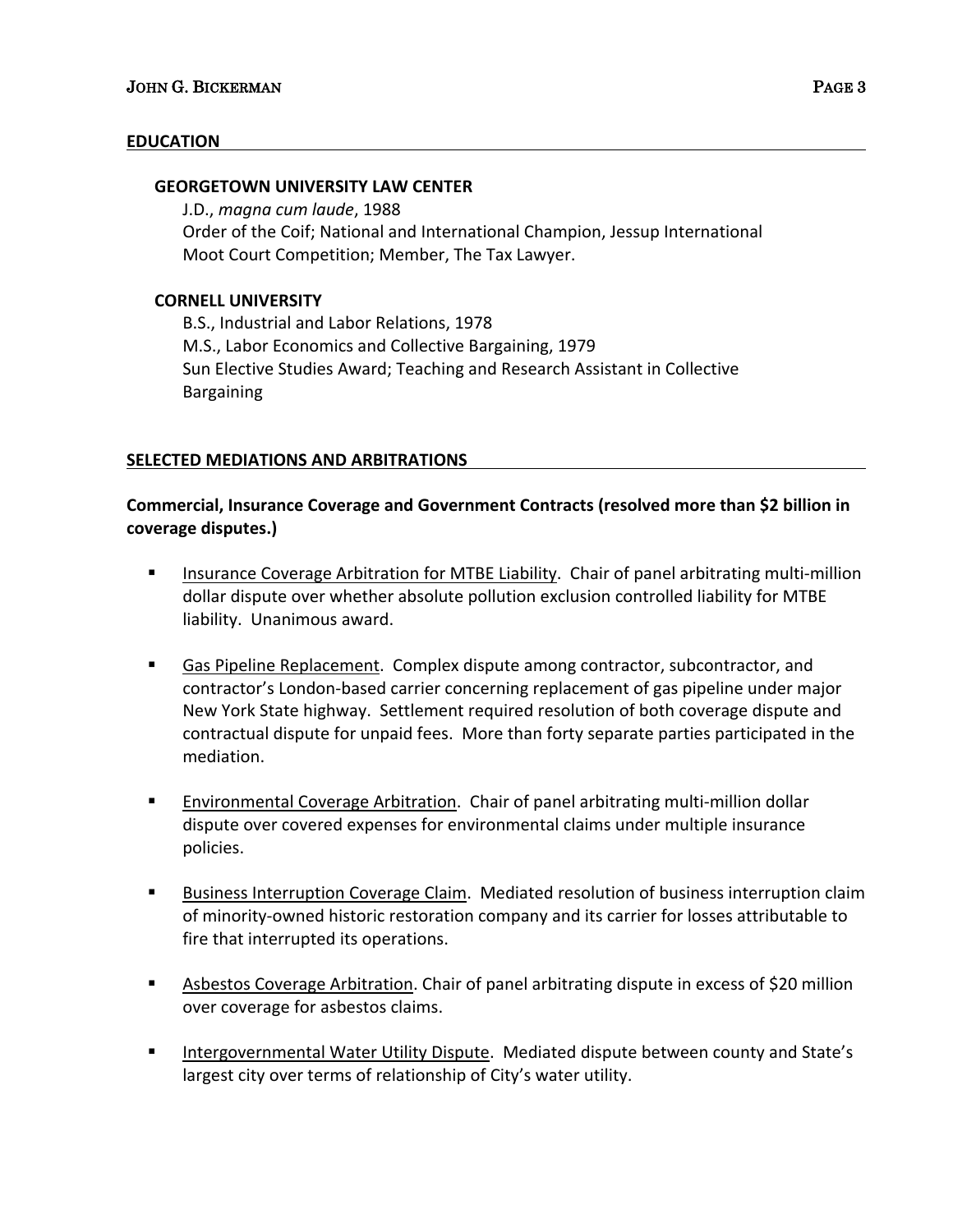- § Mediation of Asbestos Claims with Multiple Insurers. Mediation of underlying asbestos claims against seventeen insurers. The goal of the mediation was to develop "coverage in place" settlement. Most of the major CGL insurers are represented in the mediation.
- **EXTED Arbitration of CERCLA Claims. AAA-appointed arbitrator to tri-partite panel to resolve** multi-million claim for coverage between an insurer and its policy holder.
- IMO v. Transamerica, Special Master. Appointed Special Allocation Master by the New Jersey Superior Court in \$1.7 billion insurance coverage dispute to decide multiple motions relating to insurance coverage and *Carter-Wallace* allocation in complex, multiparty dispute. All of the recommended decisions were adopted by the trial court.
- Bermuda Form Coverage Disputes. Over the last five years, successful mediation of four major coverage disputes of Bermuda form manuscript policies.
- Northrop Grumman v. Factory Mutual. Mediation of first-party coverage dispute arising out of Hurricane Katrina.
- AHEPA Affordable Housing Corp. v. Allied World Assurance Co. Resolution of insurance coverage dispute related to alleged faulty construction and mold contamination.
- § Arbitration of Dispute between Big Four Accounting Firm and Client. Chair of Arbitration Panel. Arbitration of contract claim for services rendered by major accounting firm.
- Whistleblower Litigation. Successfully mediated several multi-million dollar civil whistleblower actions, including those against FedEx and Accenture.
- Liquori v. Wells Fargo. Successfully mediated class action dispute concerning mortgage guarantee insurance.
- § Pharmaceutical Insurance Coverage Disputes. Successfully mediated complex insurance coverage dispute regarding manuscript policy for multiple carriers and a major multinational pharmaceutical company.
- One Meridian Plaza Building Fire. Served as neutral panel arbitrator of a multi-million dollar complex case involving the liability of multiple defendants for the destruction of a large office building in downtown Philadelphia.
- Wang / PRC. Resolved dispute between major defense contractor and subcontractor over alleged failure to perform.
- Wellington Asbestos Agreement. Appointed to mediate more than one dozen matters between signatories of the Wellington Asbestos Agreement.
- New Jersey Department of Community Affairs v. U.S.F. & G. Resolved coverage dispute involving bankrupt insured over allegedly defective product.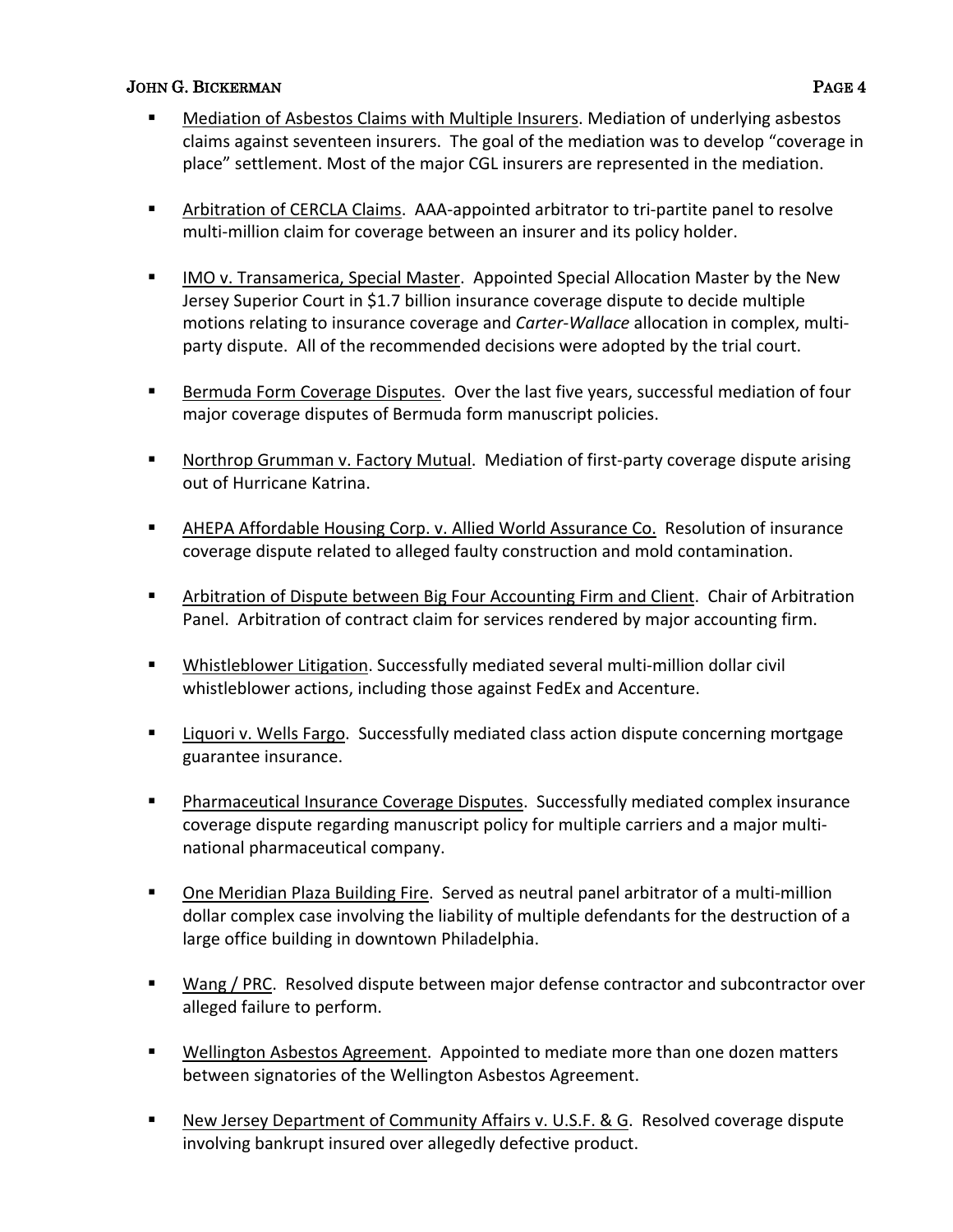- § PPG v. Various Insurance Carriers. Successfully mediated disputes with more than one dozen carriers over disputed coverage for environmental claims.
- Asarco v. Various Insurance Carriers. Successfully resolved disputes for insurance coverage for environmental claims against various insurance carriers.
- Microsoft Corporation v. Zurich American Insurance Company, *et al.*. Appointed by federal court to mediate insurance coverage dispute between Microsoft and its carriers over duty to defend and indemnify Microsoft.
- § Aetna Casualty & Surety Co. v. Ply-Gem Industries, Inc., *et al*. Mediated eight distinct insurance coverage disputes between one party and its insurance carriers.
- J. Cooper & Assoc. v. United States. Mediation of 8a minority contractor against the Small Business Administration over alleged breach of contract.
- United States Minerals v. American Insurance Co., *et al*. Mediated multi-million dollar coverage disputes regarding underlying asbestos claims.
- § The Stackpole Corporation v. Pennsylvania Manufacturers' Association, *et al*. Mediated multi-million dollar insurance coverage dispute regarding underlying environmental property damage claims.
- § Allegheny Pittsburgh Coal Co., *et al*. v. North River Insurance Co., *et al*. Successfully mediated multi-million dollar insurance coverage dispute regarding underlying asbestos claims.
- Osmose Wood Preserving, Inc. v. Crum & Forster Corporation. Resolved dispute involving interpretation of settlement agreement.
- American Re-Insurance Company v. Security Insurance Company. Mediated dispute concerning interpretation of re-insurance treaty.

# **Environmental (Substantial experience mediating statutory claims relating to CERCLA, RCRA, EPCRA, TSCA, Clean Air Act and Clean Water Act; Mediated matters in every EPA Region of the United States.)**

- Arbitration of Private Superfund Action Between Owners of Contaminated Property in North Carolina. Chaired panel. Extremely challenging allocation of liability between two former owners of site that required analysis and determination of complex hydrological conditions. Unanimous award.
- Hudson River Natural Resource Damages Dispute. Mediation of compensation for natural resources damages to the Hudson River as a result of PCB-contamination by General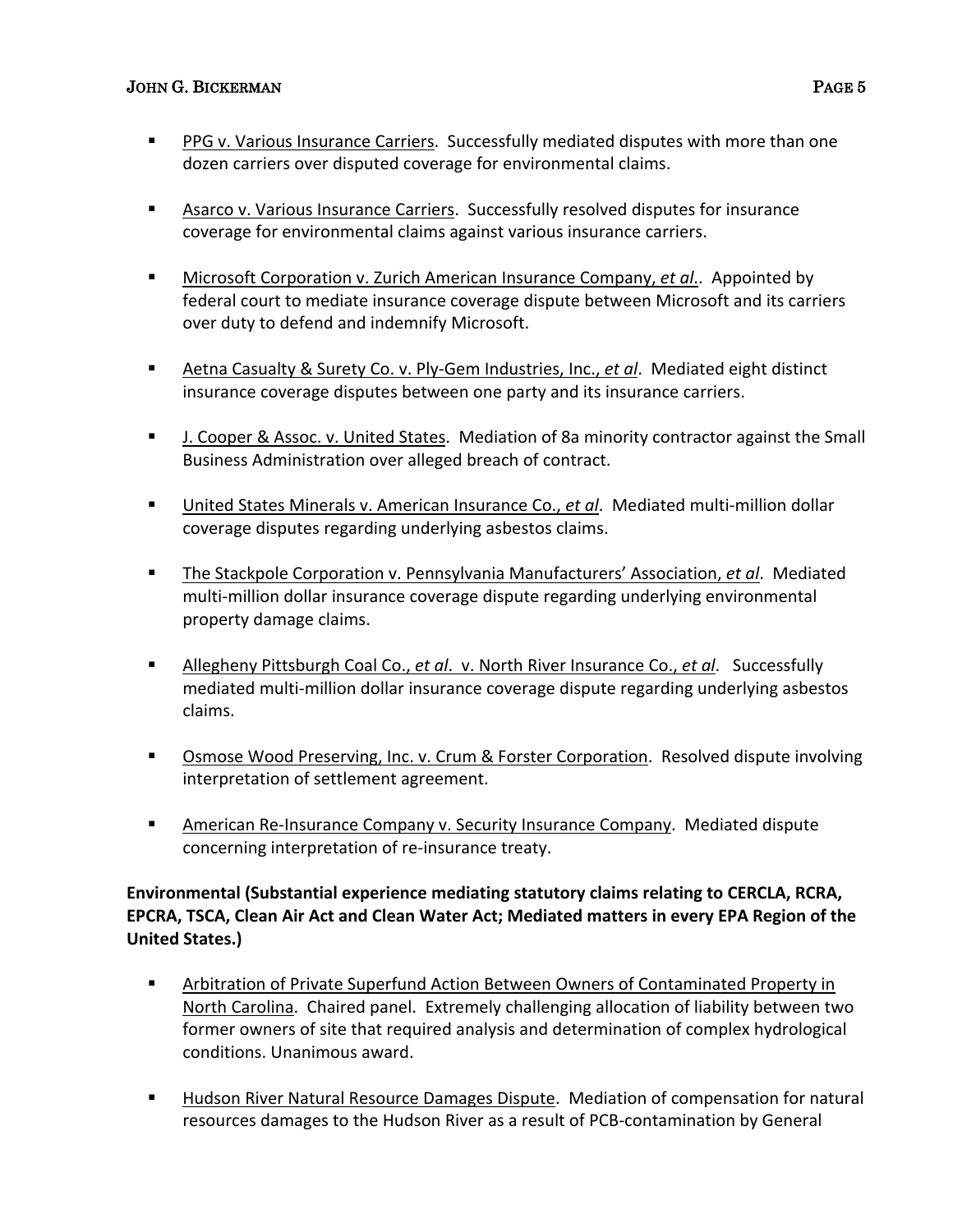- Woburn Superfund Action. Mediated resolution of EPA claims against more than one dozen PRP's; most had only tangential connection to the site. Information connecting the PRP's was very limited. Despite very limited evidence and lengthy two-year negotiation, all but two parties resolved their claims through the mediation. At the outset, most parties thought resolution would be impossible.
- United States v. General Electric. Successfully resolved Berkshires superfund matter concerning the removal of PCB-contaminated sediment from the Housatonic River and the clean-up of the river under the Superfund program. This decades-old dispute was viewed by many as insolvable outside of litigation.
- National Water Supply Alliance. Facilitated formation of association/organization to represent municipal and state water supply users from across the United States for the purposes of promoting their interests before Congress and federal agencies, including the United States Army Corps of Engineers and the United States Bureau of Reclamation.
- United States v. Stanley Black & Decker. Mediation of Superfund enforcement action in Rhode Island.
- MTBE Litigation. Mediation of several separate actions in different states against major fuel oil companies regarding the potential liability for a fuel additive that allegedly caused contamination of groundwater.
- FPL v. United States. Arbitrated dispute arising out of contract for the removal of nuclear waste pursuant to a contractual arbitration agreement between the United States and FPL.
- § Grace v. Zotos. Resolution of decades-old private Superfund allocation dispute in upstate New York.
- EPA v. Barrick-Cortez. Successful mediation of enforcement dispute over compliance with EPCRA by Utah gold-mining company. Settlement contained novel provisions related to steps the private company would take that placed both parties in a win-win position that would not have been possible had the matter been litigated.
- Top 5 Oil Company v. Refinery. Party arbitrator in multi-million dollar contract dispute over environmental liabilities.
- § General Electric v. the United States. Resolved government contractor claims against the United States Air Force regarding alleged response costs under CERCLA at former Air Force site.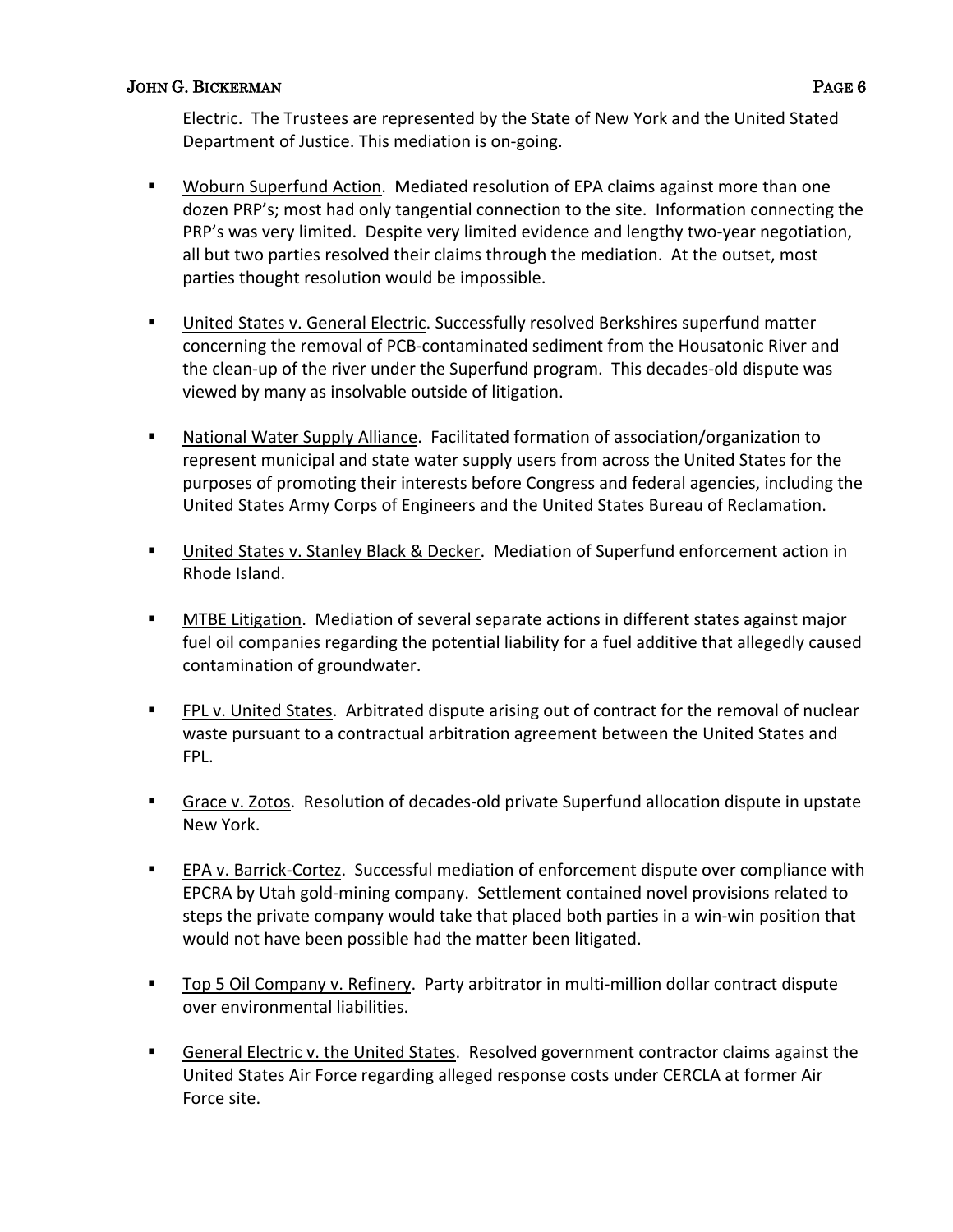- § Durham Meadows. Mediation of RCRA enforcement action in Connecticut. Assisted parties conduct additional investigation that led to settlement.
- § Hanford Nuclear Facility. Mediation of dispute between the State of Washington and the United States Department of Energy over the failure of the United States to meet obligations under a Tri-Party Agreement between DoE, EPA and the State regarding cleanup and remediation of federal nuclear facility.
- § Crane Co. v. United States. Successfully resolved a CERCLA cost dispute against the United States.
- § Aliso v. United States. CERCLA cost recovery dispute for alleged response costs arising out of World War II synthetic rubber plant.
- Earth Justice v. District of Columbia. Challenge to NPDES permit issued to the District of Columbia government by EPA Region 3. Settlement resulted in the issuance of an amended permit.
- Interfaith Community Organization v. Honeywell. Settled attorney's fees dispute stemming from environmental litigation in New Jersey.
- § Cranbury Development Corp. v. Maxxam. Successfully mediated a CERCLA cost recovery dispute among successive landowners against the United States.
- Washington Navy Yard. Successfully mediated first negotiated NPDES permit for Region 3 involving discharges into the Anacostia River.
- United States v. Boise Cascade. Successfully resolved Clean Air Act enforcement action against wood products manufacturer.
- Metlakatla Indian Community. Developed protocol for allocating financial responsibility for remediation of more than 100 hazardous waste sites on Annette Island, AK. Parties included the Metlakatla Indian Community, the United States Army Corps of Engineers, the Federal Aviation Administration, Chevron, United States EPA, and the Bureau of Indian Affairs.
- Washington Group International, Inc. Effectively resolved CERCLA dispute where principle PRP was a debtor who had emerged from Chapter 11.
- B.F. Goodrich et al. v. Murtha, et al. Resolved liability and apportionment issues associated with the alleged dumping of hazardous materials by multiple PRPs at two CERCLA sites in Connecticut.
- In Re: Raymark. Mediated brownfields dispute concerning potential commercial development of former CERCLA site.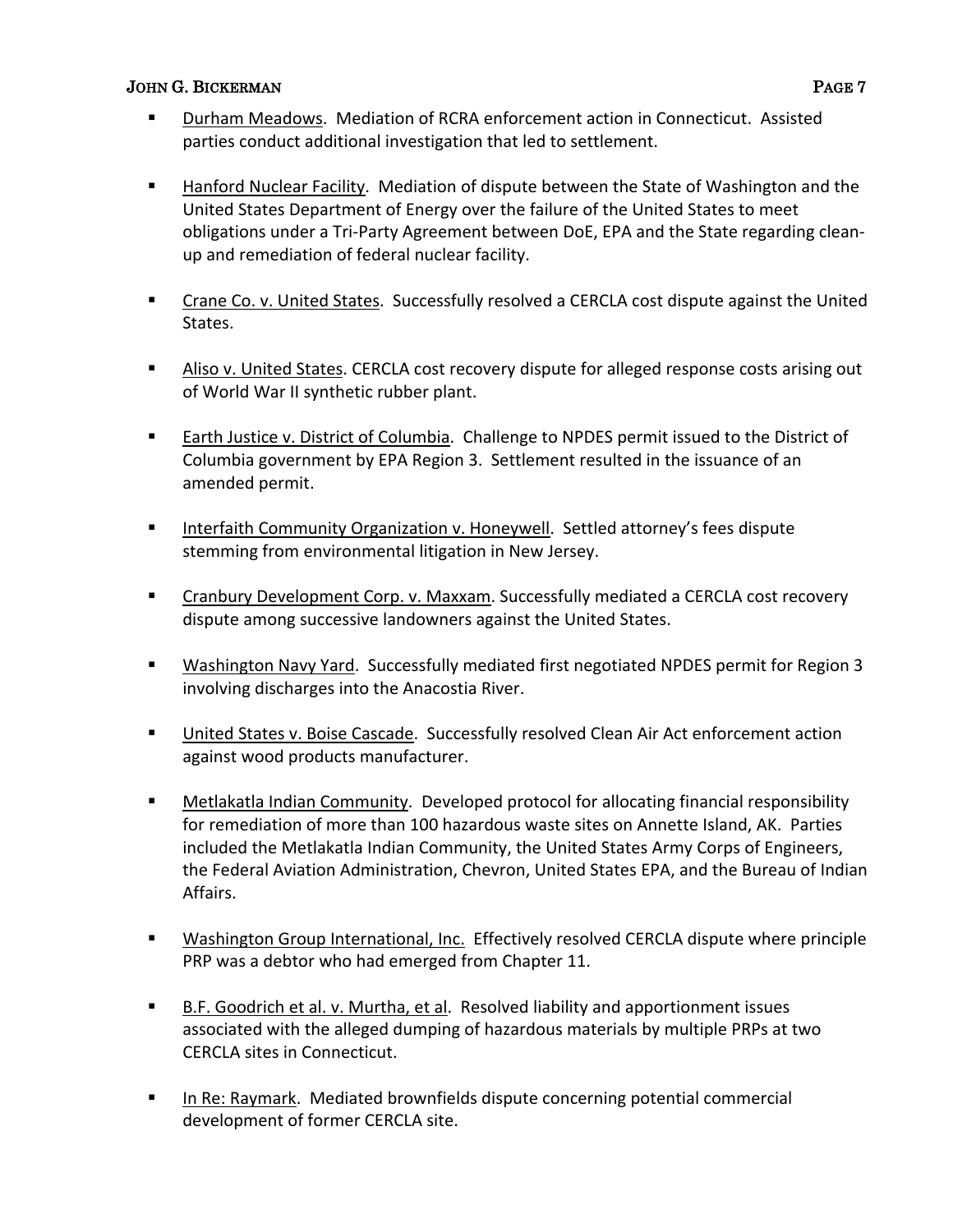- § Bemis/Perval v. United States. Helped settle CERCLA dispute between Fortune 100 company and the United States where both private party and the United States were PRPs.
- § United States v. BP Amoco, Inc. Resolved Clean Air Act enforcement action against major oil refiner. The settlement agreement provided the template that has been used by the United States in other refinery enforcement actions under the CAA and has been highlighted as an example of successful mediations on the Department of Justice ADR website.
- Laurel Park Coalition v. Gerald Metals, Inc. Resolved apportionment issues between numerous PRPs for costs associated with the clean up of various CERCLA sites in Connecticut.

# **Federal, State and Tribal Public Policy**

- Colorado River Cooperative Agreement. Mediation over six years of water rights in the Colorado River Basin in Colorado between the City of Denver and other front range entities and multiple West Slope parties, including three headwater counties, the Grand Valley, the Colorado River Conservation District, and Vail Resorts.
- § Denver Airport / Adams County Dispute. Facilitation of negotiations over revision of 25 year-old agreements regarding the use and development of Denver Airport.
- Grand Canyon Skywalk Mediation. Resolution of contractual dispute between the Hualapai Nation and a foreign corporation regarding the construction and management of the Grand Canyon Skywalk.
- Coeur d'Alene Tribe v. Avista Corporation. Resolution of action brought by tribe in the context of a FERC relicensing for trespass damages and new conditions.
- Arbitration of Obligation of Tribe to Pay State Taxes on Sale of Gasoline. Sole arbitrator of dispute between Tribe and State of Washington over gasoline tax revenues for sale to non-tribal members.
- State of Washington v. the Yakama Nation. Successful resolution of a dispute between the State and the Yakama nation concerning the collection of taxes on tobacco products sold by the Tribe. However, the Nation abandoned the settlement after an election resulted in the change of leadership. Per the parties' agreement, I rendered an arbitration award in favor of the State. After this ruling the Nation sought judicial relief. After years of litigation, the United States Supreme Court, in an opinion written by Justice Gorsuch vindicated the Nation's position pursuant to its treaty rights.
- § Suquamish Indian Tribe of the Port Madison Reservation v. Foss Maritime. Resolution of dispute between the Tribe and Foss Maritime under the federal Oil Spill Act for damages to a sacred site as a consequence of a Christmas Eve oil spill in the Puget Sound.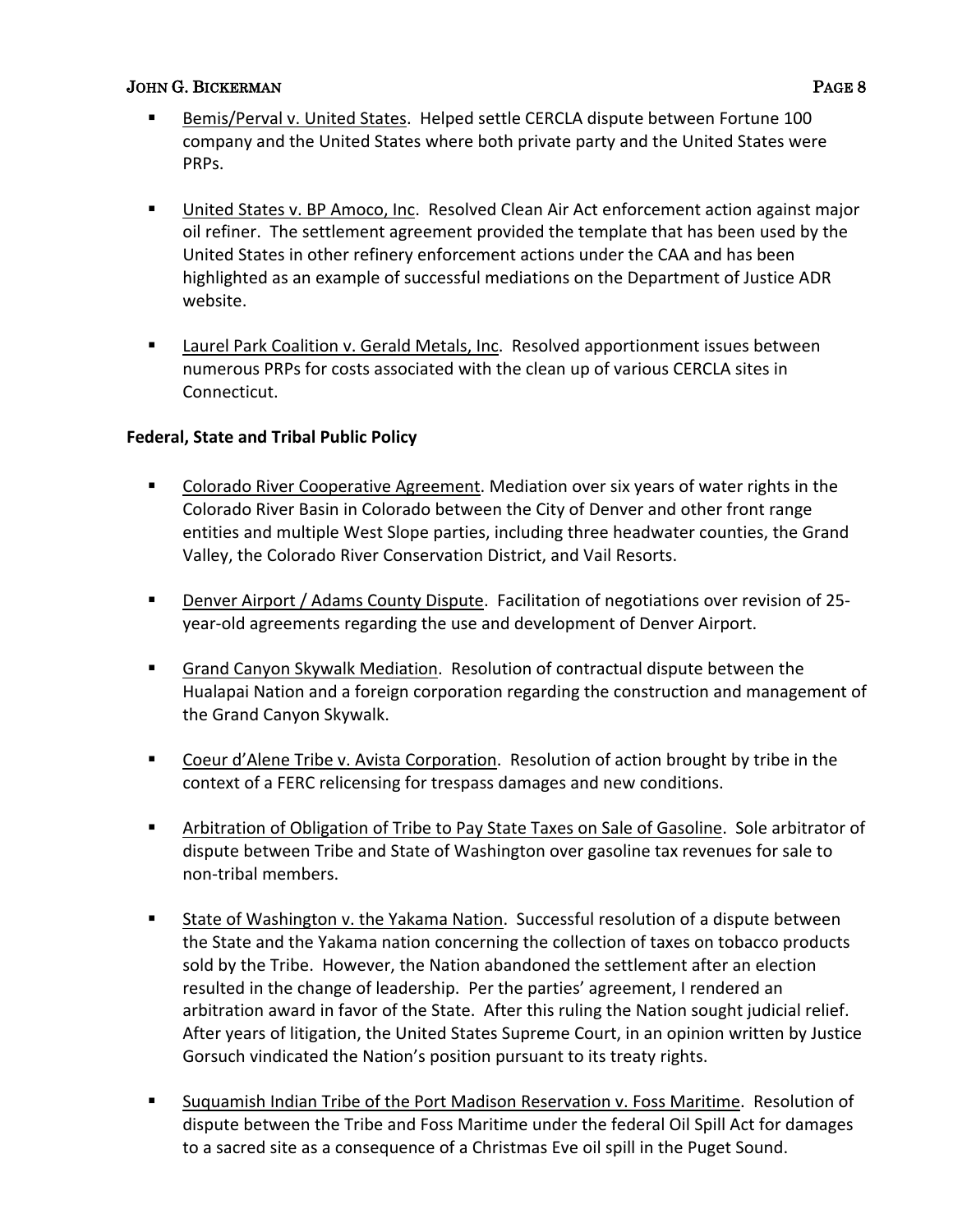- Lower Elwha Klallam Tribe v. the State of Washington. Successfully mediated a highly controversial and emotional dispute over the return of tribal remains to an historic burial ground in Port Angeles, WA. Perhaps one of the oldest archaeological sites in the United States, the settlement may become a precedent for Indian burial disputes throughout the United States.
- Cobell v. Norton. Mediation of dispute over the Department of Interior's historical and current fiduciary responsibilities to Individual Indian Money (IIM) trust account beneficiaries.
- United States Forest Service and the State of Montana. Mediation of compact between the United States and the State of Montana regarding future water rights and the management of water rights within Forest Service lands.
- Kalispel Tribe of Indians Land Into Trust. Successfully mediated a dispute between the Kalispel Tribe of Indians, Spokane County, WA and the City of Airway Heights, WA regarding local agreements relating to land being taken into trust by the United States Department of Interior.
- § United States v. Michigan. Successfully resolved dispute over implementation of 1836 Treaty rights involving five northern Michigan Native American tribes, the State of Michigan, and the United States in northern Lakes Michigan, Huron, and Superior. Consent Decree sets forth a comprehensive and creative approach for the management of fisheries in these lakes while providing greater opportunities for tribal commercial harvest without sacrificing needs of state sport fishermen.
- City of Everett /Tulalip Tribes. Mediation of water rights / natural resources dispute between the City of Everett and the Tulalip Tribes. The parties successfully resolved the development of a parcel of land on the Snonomish River and signed an Alliance under which they will cooperate on future disputes.
- Hopi/Navajo Landfill Mediation. Assisted parties to develop a joint plan for re-mediation and permanent closure of shared landfill. Participating parties included the Hopi Tribe, the Navajo Nation, United States EPA, Bureau of Indian Affairs, and the Bureau of Reclamation. Mediation involved complex issues regarding source(s) of contamination and extent of groundwater contamination.
- United States v. 844 Acres. Successfully mediated Fifth Amendment takings claims by landowners against the United States involving oil and gas rights.
- Norman, et al. v. United States. Resolved issues underlying allegations that a wetlands designation constituted a violation of the takings clause of the Fifth Amendment.
- Rio Grande Project Mediation. Mediated dispute among several irrigation districts, the United States, the states of New Mexico, Colorado and Texas, a Pueblo tribe, and two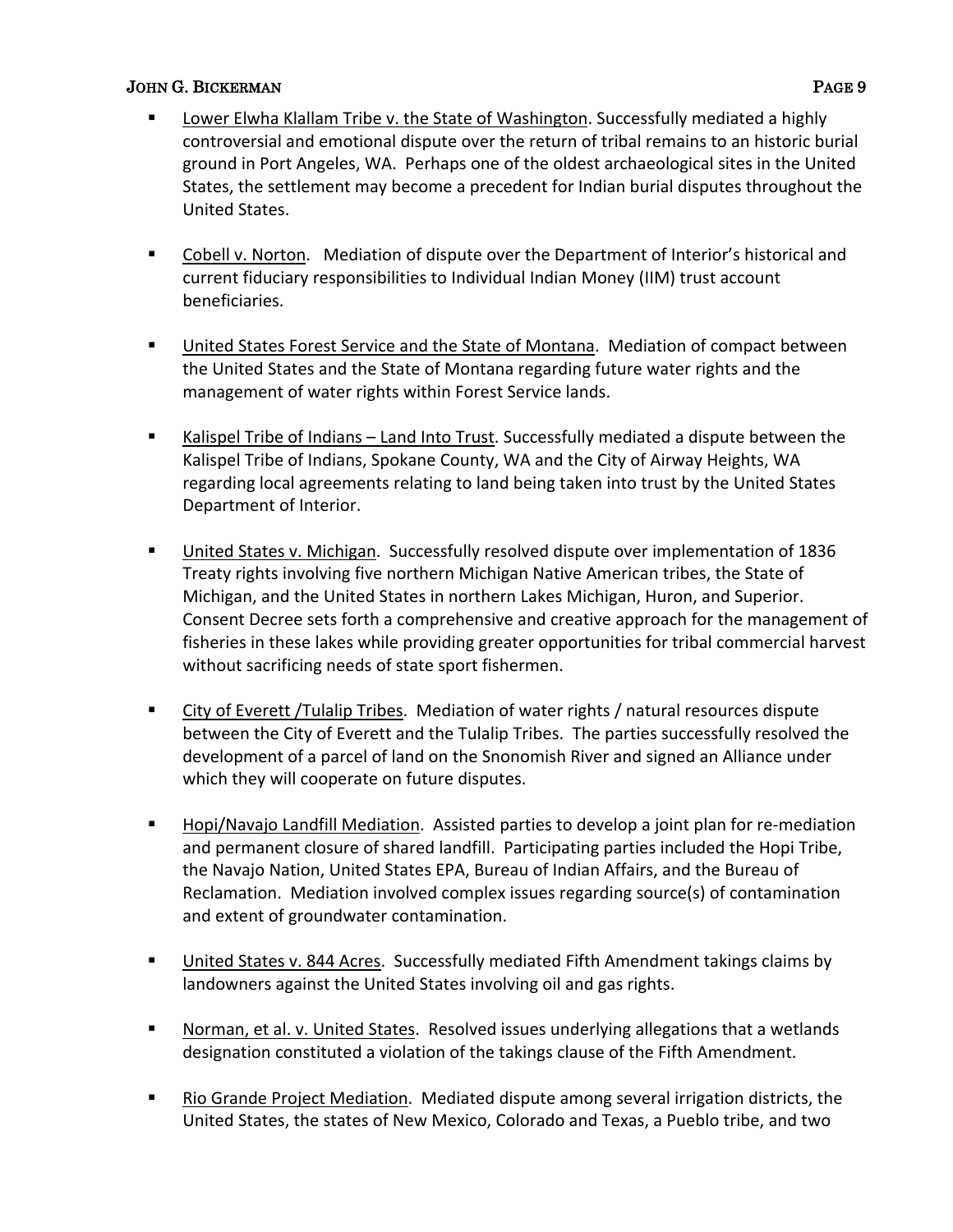cities, over the use and control of water in the Rio Grande Project. Worked in conjunction with the United States District Court in Albuquerque, New Mexico.

- Great Lakes Mediation (*Wisconsin v.Illinois*). Mediated ninety-year-old dispute between states of Illinois, Michigan, Wisconsin, New York, Indiana, Minnesota, Ohio, and Pennsylvania, and the United States concerning diversion of water from Lake Michigan allegedly in violation of two Supreme Court consent decrees. The dispute dated back almost 100 years and was deemed to be intractable at the outset of mediation.
- Lake Gaston Pipeline Dispute. Mediated partial settlement of decades-old dispute over inter-basin transfer of up to 60 million gallons of water per day from the Roanoke River Basin to southeastern Virginia. The State of North Carolina and the City of Virginia Beach participated in the mediation.
- § Animal Protection Institute v. Babbitt. Successfully mediated a decade-old dispute brought by animal interest groups against the United States Interior Department regarding the treatment of wild horses and burros gathered from public lands under a federal statute.

# **Mass Tort / Class Action Claims**

- § Craftwood Lumber Co. v. Interline Brands, Inc. Resolution of class action lawsuit under the Telephone Consumer Protection Act, as amended by the Junk Fax Prevention Act.
- **Example 1** Liquori v. Wells Fargo. Successfully mediated class action dispute concerning mortgage guarantee insurance.
- Equal Rights Center v. Washington Metropolitan Transportation Agency. Mediation of class action brought by the Lawyers Committee for Civil Rights for the alleged failure to provide comparable services to disabled customers.
- Synthetic Stucco Dispute. Spearheaded effort to resolve nationwide class action concerning water infiltration in residential homes.
- Fire Retardant Plywood Mediation. Adjunct Mediator to New Jersey Superior Court. Mediated settlement of more than 100 separate actions pending throughout New Jersey. More than 40,000 homeowner claims were resolved at a total cost of more than \$60 million.
- K. Hovnanian v. Hoover Treated Wood Products, et al. Mediated model agreement resolving claims at more than 70 sites at which Hovnanian constructed residential units containing fire retardant treated ("FRT") plywood roof sheathing.
- Calton Homes v. Osmose Wood Preserving, Inc. Applying model agreement, resolved more than one dozen separate actions brought by Calton or homeowners who purchased its homes over claims involving FRT plywood.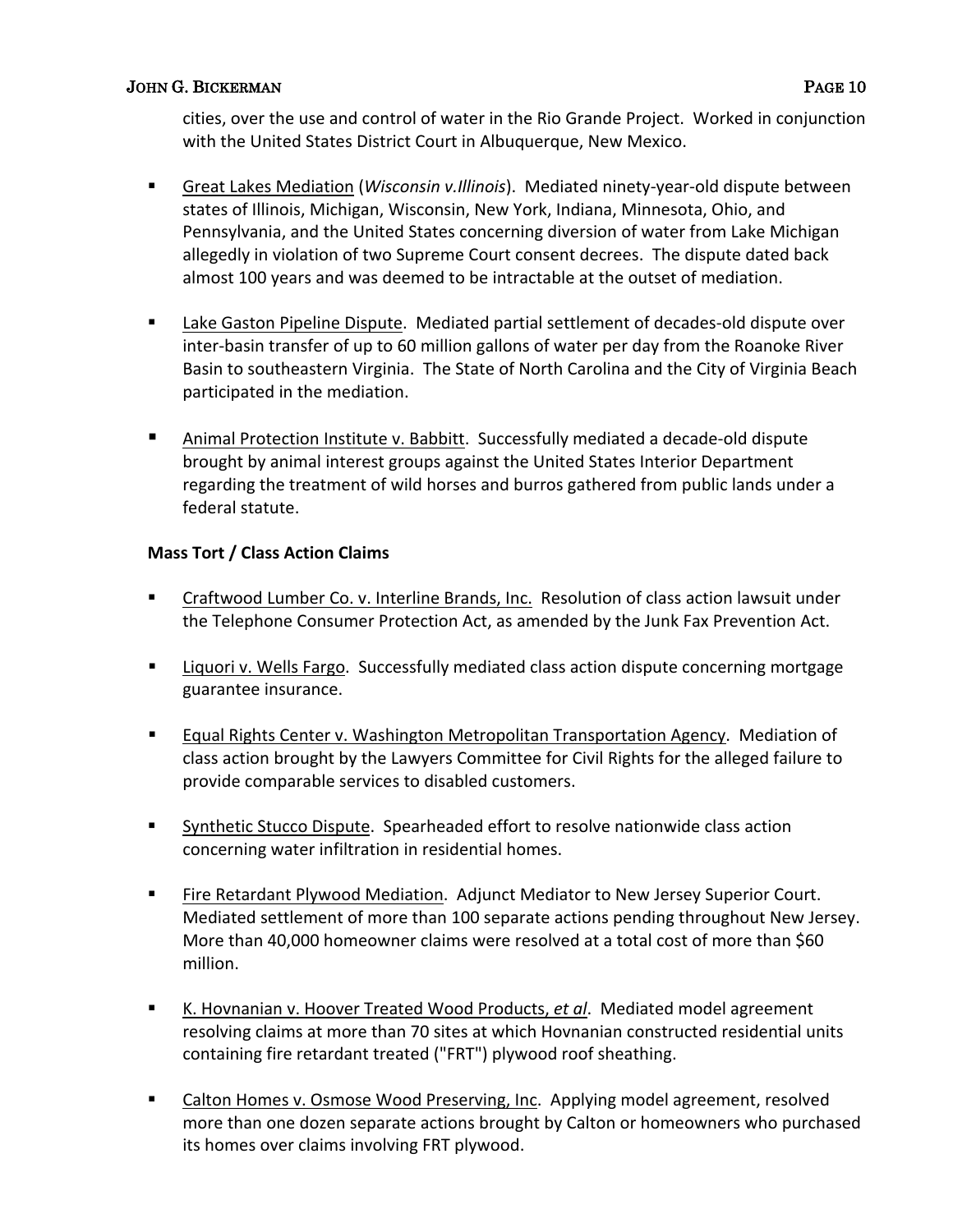# **Construction**

- § District of Colombia Commercial Renovation. Sole arbitrator in dispute between Owner and General Contractor over failure to pay for work performed.
- § Grande at Riverdale v. D.R. Horton. Multi-million dollar dispute against largest residential homebuilder in the United States over alleged defects in construction and financial claims. More than thirty parties are defendants. Pending in New Jersey Superior Court.
- Four Seasons at Chester v. K. Hovnanian. Multi-million dollar dispute over alleged construction defects from the installation of EIFS exterior wall system causing water infiltration. More than two dozen parties participated in the negotiation.
- 2200 M Street / Millennium Partners. Complex mediation of construction defect case involving extraordinary water damage to very high end condominium in Washington, DC. Owner had required general contractor and all subcontractors to participate in insurance program. Settlement required resolution of complicated insurance issues and questions of fact relating to construction issues.
- K. Hovnanian v. National Credit Union of America. Mediation of construction related disputes related to financing issues.
- Manors at Lawrenceville. Mediation of multiple construction defect issues related to construction of independent living facility in Princeton, NJ.
- Laura v. Bayview. Successfully resolved a construction defect dispute over a multi-million dollar single-family home in New Jersey.
- Port Liberte Condominium Association v. Sordoni. Successfully mediated ten-year-old multi-party construction dispute of high-rise condominiums overlooking New York Harbor with claimed damages in the tens of millions of dollars. Claims involved damages from application and use of synthetic stucco. More than thirty parties participated in the settlement. Two other mediations to resolve the dispute had failed.
- The Enclave v. Perini Corp., *et al*. Mediated residential high-rise condominium construction defect dispute in Atlantic City, New Jersey.
- Stong v. Chester Housing Authority. Successful mediation of alleged claims for damages for delay, construction defects and back charges of action in federal district court.
- § Manor at Wayside Condominium Association, Inc. v. SM&W Associates, *et al*. Mediated a complex construction defect case involving a condominium association in West Orange, New Jersey.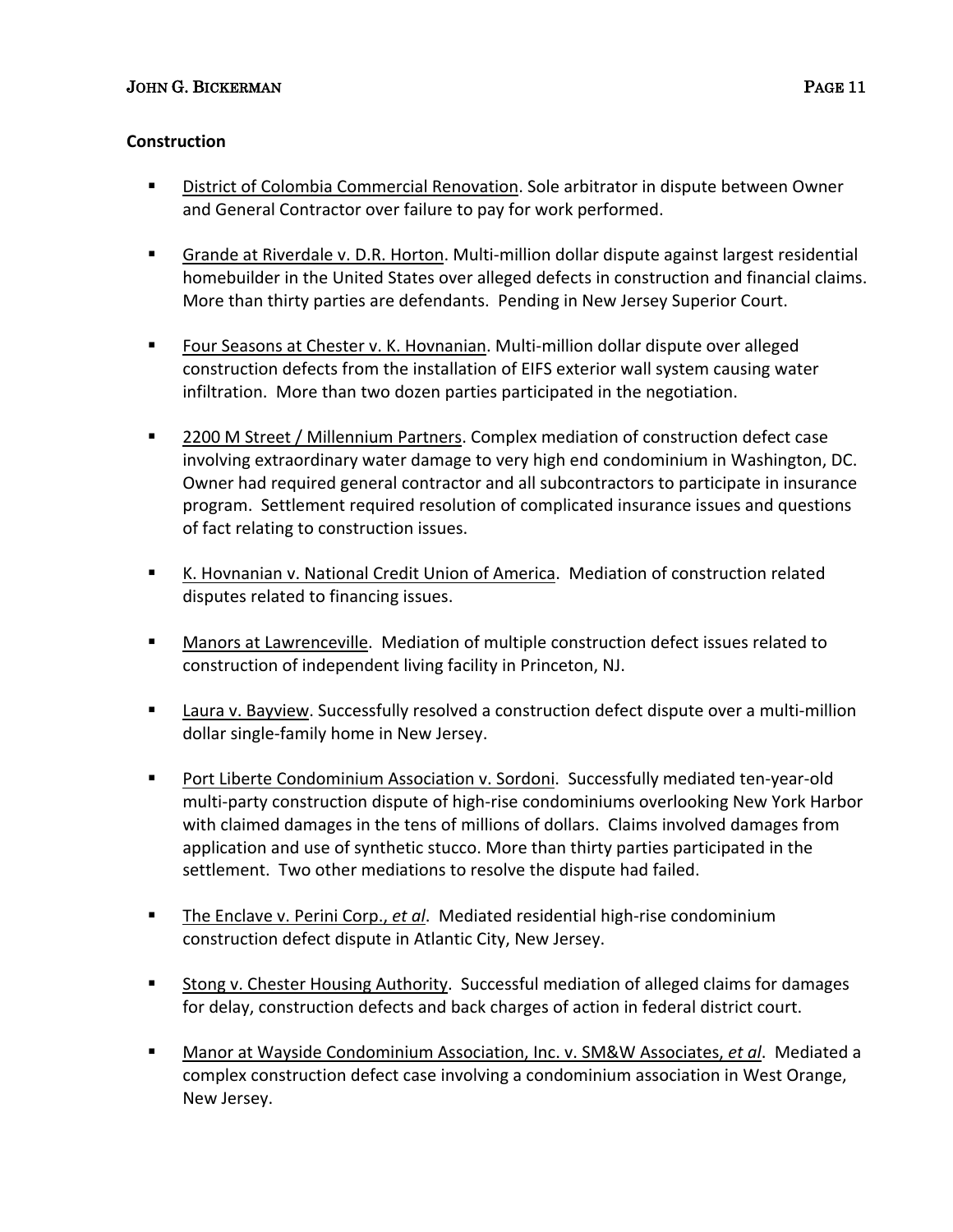- Keating Pyramid v. Philadelphia Housing Authority. Successfully mediated damages for delay claim against municipal agency.
- Sea Dunes Condominium Association v. Fleet Bank. Successfully resolved multi-million dollar construction defect claim involving seaside high rise condominium. More than one dozen parties participated in settlement.
- Ryan Homes v. Hoover Treated Wood Products, et al. Mediated multi-million dollar resolution of claims between a national homebuilder and key defendants.
- Forrestal Village Community Services Association, *et al.* v. Princeton Landing Construction Corp., *et al*. Mediated a consolidated subrogation and construction defect action involving over twenty subcontractors.
- § Opequon Public Service District Dispute. Mediated construction defect case involving a water purification facility in West Virginia.
- Harmon Cove IV Homeowners Association v. The Coastal Group, Inc. Mediated multimillion dollar settlement of claims arising over the construction of residential condominiums in Secaucus, New Jersey.

# **Employment**

- Sexual Orientation Discrimination Case. Resolved dispute for discharge for alleged sexual orientation bias.
- Financial Advisor v. Major Broker. Multi-multi-million dollar mediation of breach of employment contract.
- § Government Relations Specialist v. Government Contractor. Mediation of wrongful termination and sex discrimination claim.
- Class Action Sexual Discrimination Claim Against Federal Agency.
- Various Employees v. Gallaudet University. Resolved dispute between university and five members of its faculty over the failure to promote and offer tenure.
- Enzor, et al. v. Reno. Mediated nationwide class action dispute involving the Bureau of Prisons concerning alleged violations of Title VII of the Civil Rights Act of 1964.
- Call v. Data Broadcasting, et al. Resolved complex employment suit involving executive compensation.
- Lindner v. Generic Pharmaceutical Industry Association. Mediated employment case involving claims of breach of contract, promissory estoppel and sex discrimination.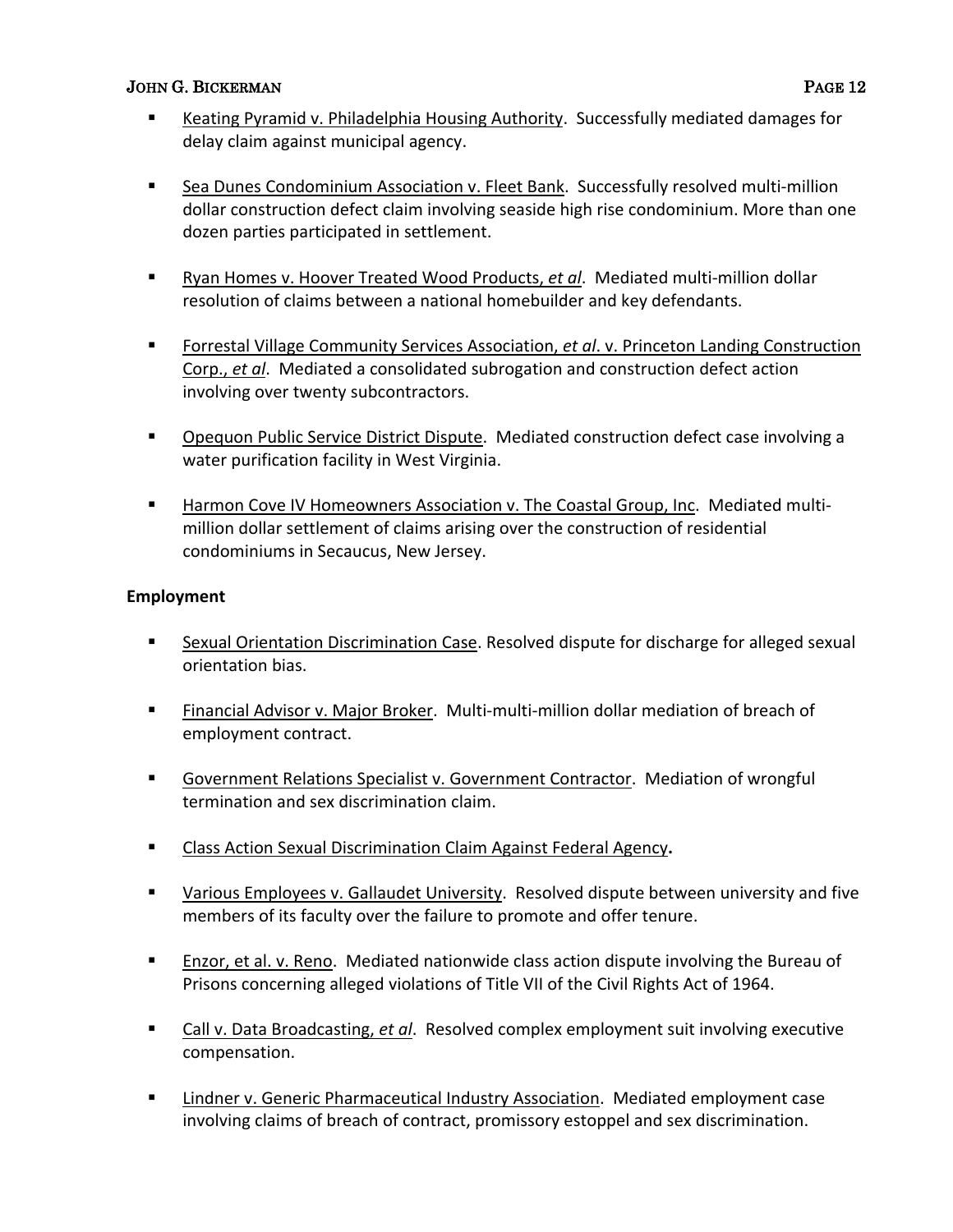#### **Intellectual Property**

- Information Technology Mediated claim for alleged malpractice related to breach of intellectual property licensing agreement.
- § Kaken Pharmaceutical Co. v. Oblon, Spivak, McClelland, Maier & Neustadt. Successfully resolved complex malpractice claim concerning biological patents.
- Patten v. D.C. Dept. of Human Services. Served as party arbitrator of an employment dispute involving the Randolph-Sheppard Act, 20 U.S.C § 107 (a).

# **DISPUTE RESOLUTION SYSTEMS DESIGN**

■ Retained by Fortune 10 company to design dispute resolution system for use in preventing disputes with spin-off company.

#### **SELECTED LECTURES AND TRAINING**

#### **ONTARIO BAR ASSOCIATION**

*Panelist*, "Class Actions and Arbitration: Where Do They Intersect?" (June 2020).

#### **CPR INSTITUTE, INSURANCE AND ENVIRONMENTAL COMMITTEES**

*Moderator, "*Insurance in the Time of a Pandemic." (April 2020). *Moderator*, "Risk in the Climate Crisis: Breaking the Policy Gridlock and Insuring for Impact." (September 2019).

# **AMERICAN BAR ASSOCIATION, SECTION OF DISPUTE RESOLUTION**

*Speaker, "*What Happens When You Lose Data that You Thought Was Secret and Money that You Thought Was Secure: Mediating and Arbitrating Cybersecurity Disputes." (March 2018).

#### **ANATOMY OF CONSTRUCTION ARBITRATION**

*Speaker/Moderator,* Panel "Commencement of Arbitration." (September 2016).

# **2016 CLAIMS COLLEGE SCHOOL OF CLAIMS MEDIATION**

*Faculty Member,* Taught module on "Perception and Psychological Barriers" as part of 3-day program to train insurance claims professionals. (September 2016).

# **AMERICAN BAR ASSOCIATION, SECTION OF DISPUTE RESOLUTION**

*Panelist,* "Mediation FAQ: Your Questions Answered by Experts," Over 1,500 participants attended this webinar. (July 2016).

# **AMERICAN BAR ASSOCIATION, SECTION OF DISPUTE RESOLUTION**

*Panelist,* "Preparing to Mediate." (January 2016).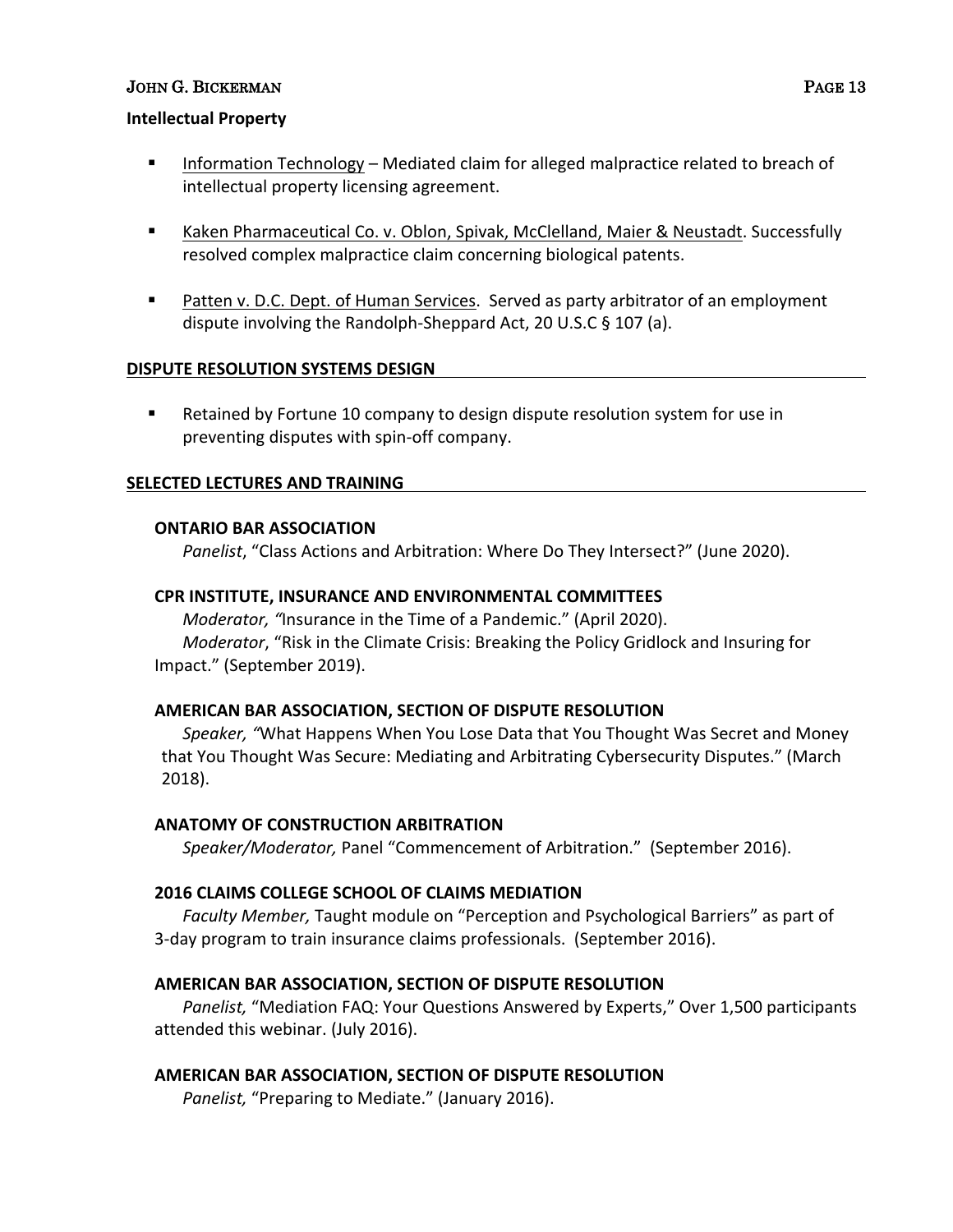#### **CLAIMS LITIGATION MANAGEMENT, SCHOOL OF CLAIMS MEDIATION**

*Faculty Member,* Taught 3-hour class on "The Mediation Process: Negotiating within the Mediation & Impasse Breaking Techniques," (September 2015).

# **AMERICAN BAR ASSOCIATION, SECTION OF DISPUTE RESOLUTION**

*Panelist,* "Representing Clients in Mediation," webinar attended by more than 2,000 participants. (July 2015).

#### **WEST COAST CASUALTY CONSTRUCTION DEFECT SEMINAR**

*Panelist,* "Construction Defect Claims and Insurance Issues Facing the Northeast," Disneyland, CA (May 2013).

# **AMERICAN BAR ASSOCIATION, SECTION OF LITIGATION, INSURANCE COVERAGE LITIGATION COMMITTEE**

*Panelist, "*Ethical Issues in Mediation and Arbitrations," Tucson, AZ (February 2013).

#### **AMERCIAN BAR ASSOCIATION, SECTION OF DISPUTE RESOLUTION**

*Moderator*, "Mediation and the Federal Government", *Moderator*, "Is Mediation Declining?" Chicago, IL (April, 2013).

## **CONSTRUCTION DEFECT AND INSURANCE COVERAGE CONFERENCE**

*Panelist,* "A Look into the Crystal Ball – Future Look into the CD Arena," Boca Raton, FL, (June 2012).

# **AMERICAN BAR ASSOCIATION, SECTION OF DISPUTE RESOLUTION, ANNUAL SPRING CONFERENCE**

*Panelist, "*Selecting Neutrals for Public Conflicts: Is There a Difference Between Policy Collaborations and the Settlement of Legal Disputes?," Washington, DC (April 2012).

# **CLAIMS & LITIGATION MANAGEMENT ALLIANCE**

*Moderator and Organizer*, "How the Insurance Industry and General Counsels Can Control Costs in Complex Multi-Party Disputes," Philadelphia, PA (September 2012).

# **AMERICAN BAR ASSOCIATION, Mediation Week Program at the National Press Club**

*Moderator,* "Mainstreaming Mediation," Washington, DC (October 19, 2012).

# **INTERNATIONAL INSTITUTE OF CONFLICT PREVENTION AND RESOLUTION (CPR), Annual Meeting**

*Moderator*, Roundtable on Mediation and the Government," New York, NY (January 2012).

# **AMERICAN ARBITRATION ASSOCIATION, ADR's Role in Resolving Indian Disputes: A Tangled Net or A Connected Web?**

*Panelist,* "Ethical Issues & Considerations for Neutrals & Attorneys in Tribal Matters," Seattle, WA (June 2011).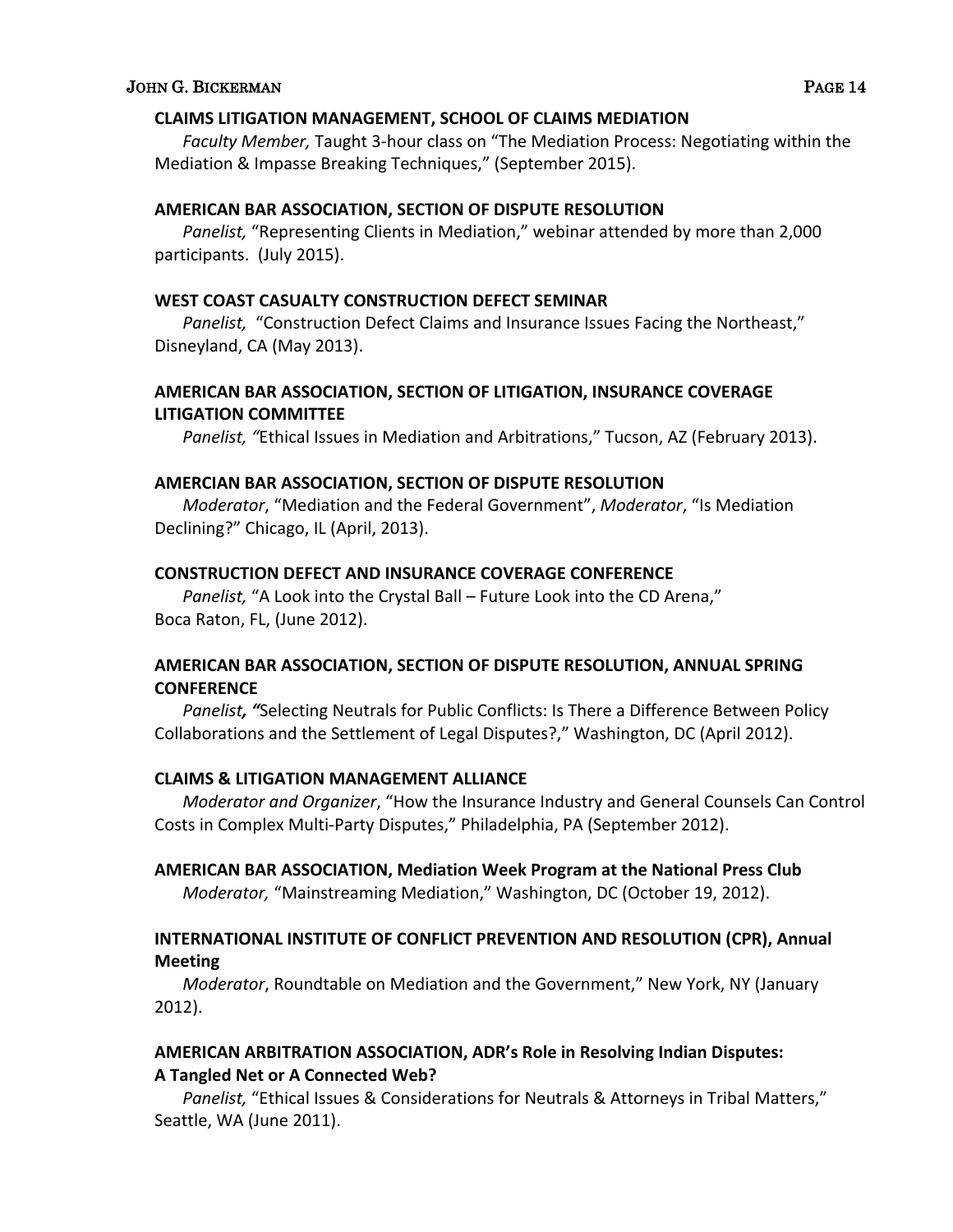## **CONSTRUCTION DEFECT AND INSURANCE COVERAGE CONFERENCE**,

*Panelist,* "What Works and What Doesn't in Construction Defect Litigation," Boca Raton, FL (June 2011).

# **COLLABORATION AND THE COLORADO RIVER**

*Panelist*, University of Nevada Law School, Las Vegas, NV (October 2007).

# **AMERICAN BAR ASSOCIATION, 15th ANNUAL SECTION OF ENVIRONMENT, ENERGY, AND RESOURCES CONFERENCE**

*Panelist*, "Resolution of Inter-municipal Water Disputes," Pittsburgh, PA (September 2007).

# **MEALEY'S BAD FAITH LITIGATION CONFERECE: Complete Anatomy of a Bad Faith Case**

*Panelist,* "Mediation of Bad Faith Litigation," Philadelphia, PA (September 2007).

# **UNITED STATES ENVIRONMENTAL PROTECTION AGENCY, OFFICE OF GENERAL COUNSEL,**

**SEMINAR**, In-Service Training, Washington, DC (April 2007).

# **8th ANNUAL SECTION OF DISPUTE RESOLUTION SPRING CONFERENCE**

*Panelist, "Mediating Construction Defect Cases—If You Don't Know Insurance Issues, Don't Try,"* Atlanta, GA (April 2006)*.*

## **PENNSYLVANIA BAR INSTITUTE**

*Speaker*, "Does Mediation Have a Future?" Philadelphia, PA (February 2006).

# **DEPARTMENT OF ENERGY ATTORNEY TRAINING WORKSHOP**

*Speaker*, "Unique Aspects of Litigating With Government Entities," Washington, DC (January 2006).

# **U.S. INSTITUTE FOR ENVIRONMENTAL CONFLICT RESOLUTION**

*Speaker*, "Mediating Conflicts Involving Indian Tribes and the Environment," Tucson, AZ (May 2005).

# **ADR IN ENVIRONMENT, NATURAL RESOURCES AND LAND USE DISPUTES SEMINAR**,

*Panelist*, "ADR Use and Experiences in Environment, Land Use and Natural Resources Cases," Washington, DC (February 2004).

# **COLORADO RIVER WATER USERS ASSOCIATION ANNUAL CONFERENCE**

*Panelist*, "Building Solutions Together: When Should You Consider Using a Collaborative Approach to Resolve Water Conflicts?" Las Vegas, NV (December 2003).

# **ABA SECTION OF DISPUTE RESOLUTION ANNUAL CONFERENCE**, San Antonio, TX *Panelist*, "Learning from Experience – The Limits of Environmental Mediation," (March 2003).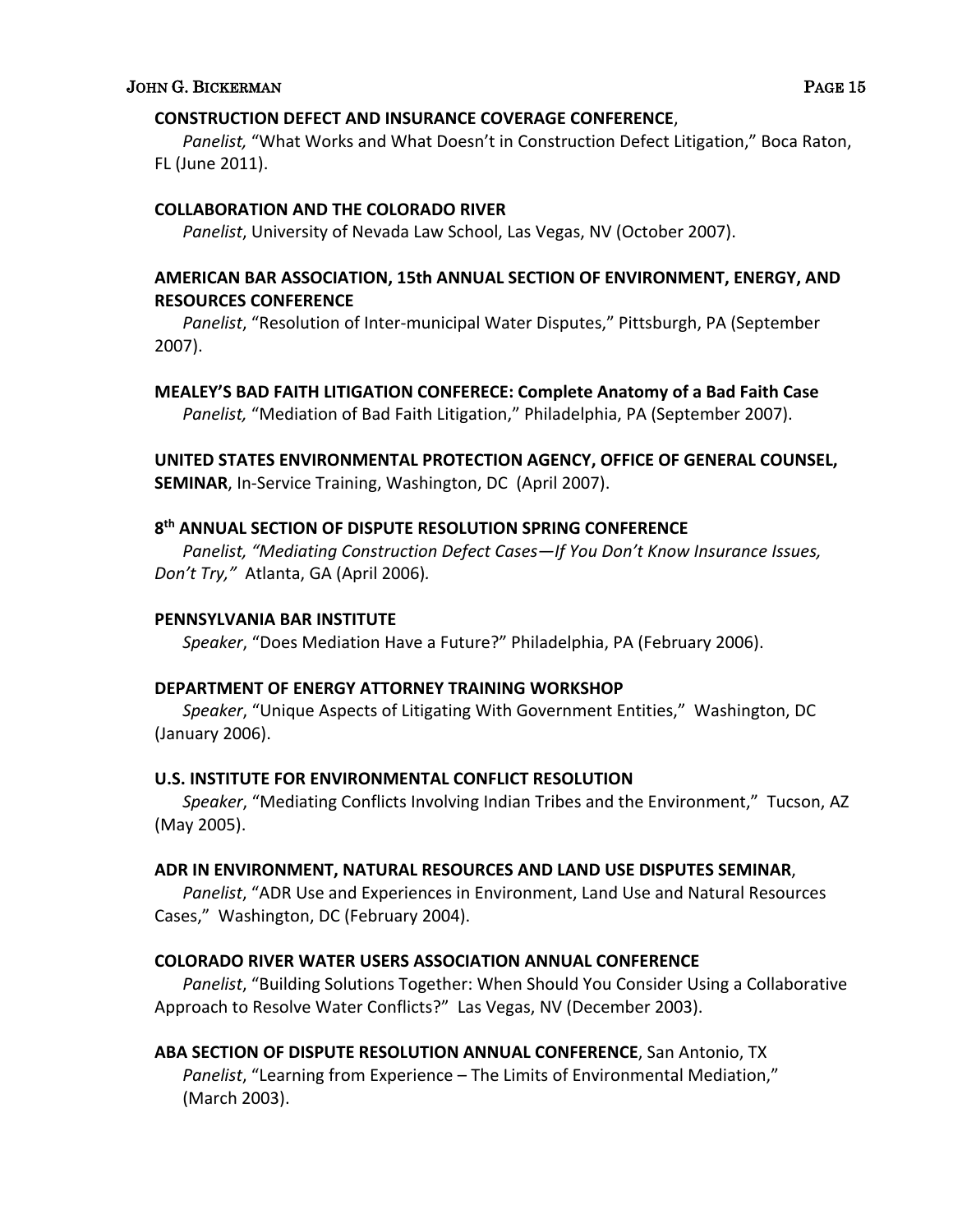#### **ISRAELI BAR ASSOCIATION**

*Speaker*, "Lawyers and Mediation," Jerusalem, Israel (October 2002).

#### **ISRAEL CENTER FOR NEGOTIATION AND MEDIATION**

*Speaker*, "Trends in Corporate Use of ADR" and "Early Neutral Evaluations in Business Disputes," Tel Aviv, Israel (October 2002).

# **SECOND ANNUAL CONFERENCE ON INDIAN TRIBES, NATURAL RESOURCE CONFLICTS, AND ALTERNATIVE DISPUTE RESOLUTION**

*Co-chair*; *Moderator*, "The Genesis and Development of Settlement," Missoula, MT (October 2002).

#### **ABA ANNUAL MEETING,** Washington, D.C.

*Moderator*, "Negotiating in the Face of Terrorism" with panelists Charles Krauthammer and Ambassador Dennis Ross (August 2002).

# **ABA SECTION OF LITIGATION MIDYEAR MEETING, INSURANCE COVERAGE LITIGATION COMMITTEE CLE**

*Speaker*, "Mechanics of Arbitration" (March 2002).

# **HASHEMITE KINGDOM OF JORDAN**

*Keynote Speaker,* Use of ADR in resolving insurance disputes. Organized by Jordanian Insurance Regulatory Commission and attended by representatives of all Jordanian insurance companies. Amman, Jordan (May 2000).

# **CENTRE FOR EUROPEAN DISPUTE RESOLUTION (CEDR)**

*Trainer,* Organized and presented one-day training to leading lawyers and executives of European companies. London, England (May 2000, 2001).

# **UNITED STATES INSTITUTE FOR ENVIRONMENTAL CONFLICT RESOLUTION CONFERENCE**

*Panelist*, "Mediating Environmental Disputes Already in Litigation: What Works and What Doesn't." *Moderator*, "The Role of Technical Advisors in Resolving Complex Water Disputes," Tucson, AZ (May 2000).

#### **JERUSALEM MEDIATION AND ARBITRATION CENTER**

*Visiting Lecturer*, "Advanced Mediation Techniques," (August 1997); "Starting and Managing an ADR Firm," Jerusalem, Israel (June 1999).

# **CPR INSTITUTE FOR DISPUTE RESOLUTION, Online via the Worldwide Web**

*Panelist, "The Art of Mediation Advocacy: An Insider's Guide,"* (May 1999).

#### **FAA'S 7TH ANNUAL ENVIRONMENTAL CONFERENCE**

*Speaker*, "ADR Workshop," Arlington, VA (May 1999).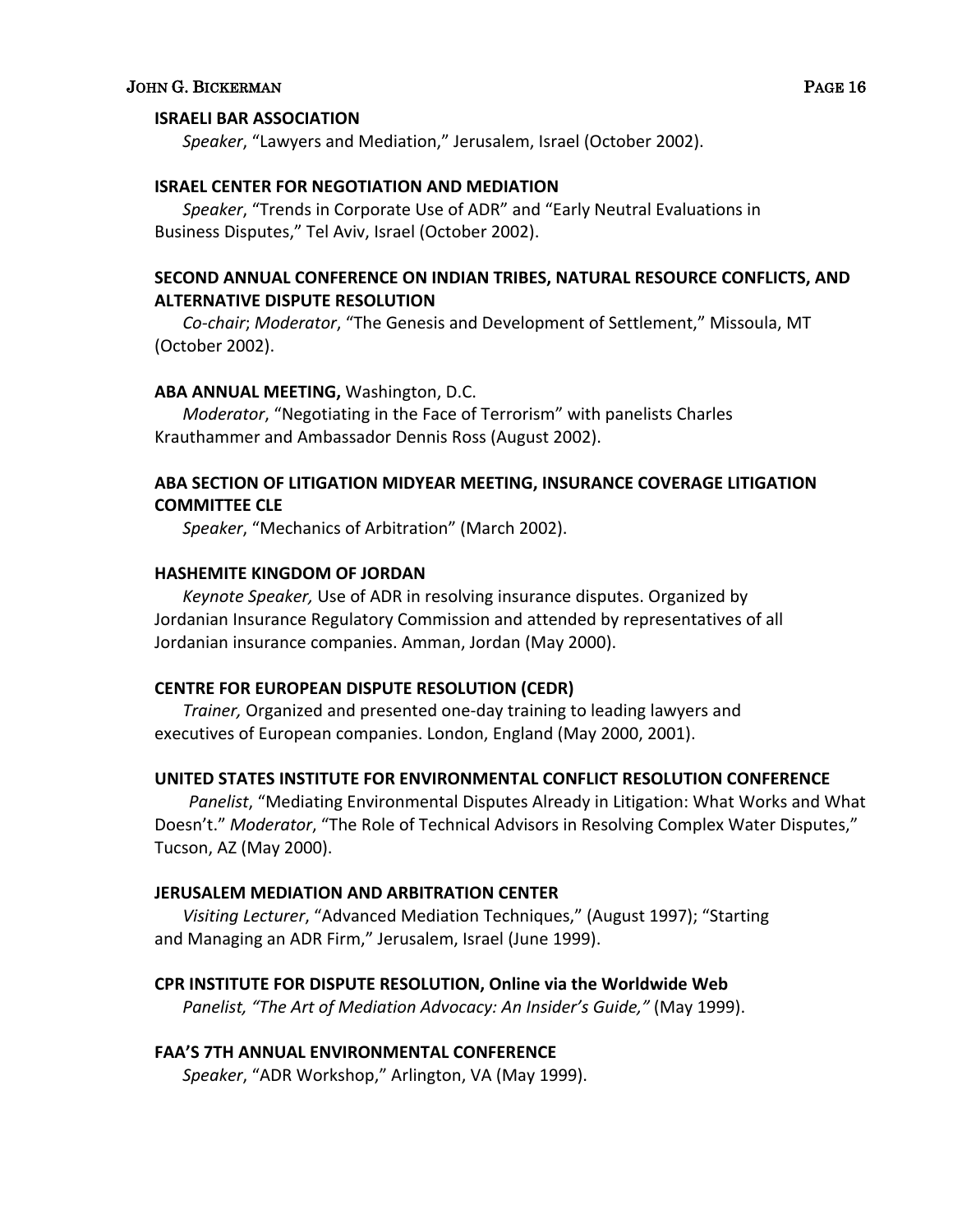## **UNITED STATES GEOLOGICAL SURVEY**

"Resolving Complex Technical Disputes: The Role of Technical Advisors," Reston, VA (May 1999).

## **COMMERCIAL LAW AFFILIATES ANNUAL MEETING**

*Speaker*, "Developing Successful Corporate and Law Firm ADR Strategies," San Antonio, TX (March 1999).

## **D.C. BAR 1999 WINTER CONVENTION**

*Speaker*, "ADR in 21st Century Labor and Employment Disputes: Looking into the Crystal Ball," Washington, DC (March 1999).

#### **ABA CONSTRUCTION COMMITTEE NATIONAL INSTITUTE ON INSURANCE**

*Speaker*, "Insurance Issues in Construction Defect Mediation," Chicago, IL (September 1998) and Philadelphia, PA (October 1998).

#### **ANDREWS DIET DRUGS LITIGATION SEMINAR**

*Speaker*, "Settlement of Mass Torts: The Case for Model Settlements," San Francisco, CA (April 1998).

## **ABA TORT AND INSURANCE PRACTICE SECTION ANNUAL MEETING**

*Speaker*, "Defective Construction: Crisis in Insurance," San Francisco, CA (August 1997).

# **ABA SECTION OF REAL PROPERTY, PROBATE AND TRUST LAW'S ANNUAL SPRING CLE & COMMITTEE MEETING**

*Speaker*, "Drafting and Negotiating ADR Clauses" Washington, DC (May 1997).

# **THE ALTERNATIVE DISPUTE RESOLUTION SUPERCONFERENCE, Forbes Magazine and the American Arbitration Association**

*Panelist*, "Making Alternative Dispute Resolution Economically Responsible," Washington, DC (April 1997).

# **ABA SECTION OF LITIGATION ANNUAL MEETING**

*Speaker*, "The Advocate's Guide for Mastering Mediation — Five Steps to Success in ADR," Washington, DC (April 1997).

# **ABA TORT AND INSURANCE PRACTICE SECTION FALL MEETING,**

*Speaker*, "Insurance Coverage for Construction Defects," San Diego, CA (September 1996).

# **UNITED STATES DEPARTMENT OF JUSTICE, OFFICE OF THE ATTORNEY GENERAL**

*Trainer*, Trained the Attorney General and senior Justice Department staff. Washington, DC (August 1996).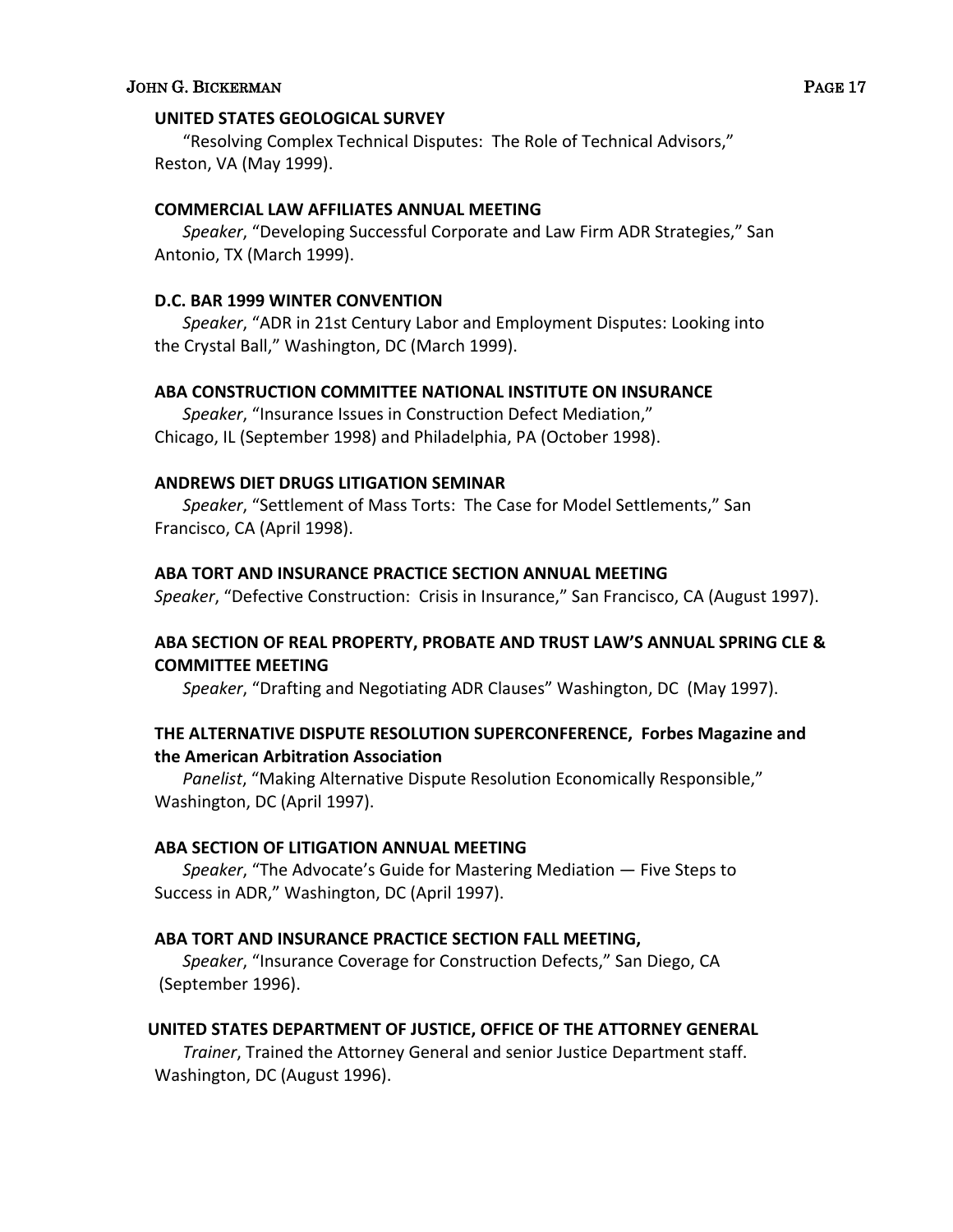"Covid-19 Insurance Disputes Need Creative Solutions", *Law 360* (June 2020).

"The Future is Now: Videoconferencing in the Era of Covid-19", *American Bar Association* (Spring 2020).

"Building a Mediation Practice," *Dispute Resolution Journal* (Spring 2017).

"Using the Right Strategy to Mediate Environmental Disputes," *Dispute Resolution Journal*  (May/July 2012).

"Adapting Mediation to What Users Want," *Maryland Bar Journal* (March 2012).

"Giving Mediation Clients What They Want," *The National Law Journal* (November 14, 2009).

"The Mediator's Role: As Little as Possible But as Much as Necessary," *ACResolution* (Winter 2007).

"Chair's Column," *Dispute Resolution Magazine* (Fall 2006, Winter 2007, Spring 2007, Summer 2007).

"Don't Guess Who's Coming to the Table: Organizing the Mediation Process," *FDCC Quarterly* (Spring 2005).

"Federal Mediation and Conciliation Service Reinvents Itself at the Expense of Private Practitioners," *Conflict Management Newsletter* (Summer 2003).

"Master Class with John Bickerman: A Look at ADR," B-10, 15, *The National Law Journal* (September 3-10, 2001).

"Great Potential: the New Federal Law Provides Vehicle, If Local Courts Want to Move on ADR," *Dispute Resolution Magazine* (Fall 1999).

"Leaving the Firm," *Dispute Resolution Magazine* (Winter 1998).

"The Key to Successful Construction Defect Mediation: Involve Key Parties" presented at the ABA Construction Committee National Institute meeting in Chicago and Philadelphia (September, October 1998).

"Hot Topics in Condominium Construction Defect Mediation: Resolving Disputes Efficiently," presented at the Community Associations Institute's National Conference in Austin, TX (April 1998).

"Mediation Settles Ahead of Arbitration," *Legal Times* (December 15, 1997).